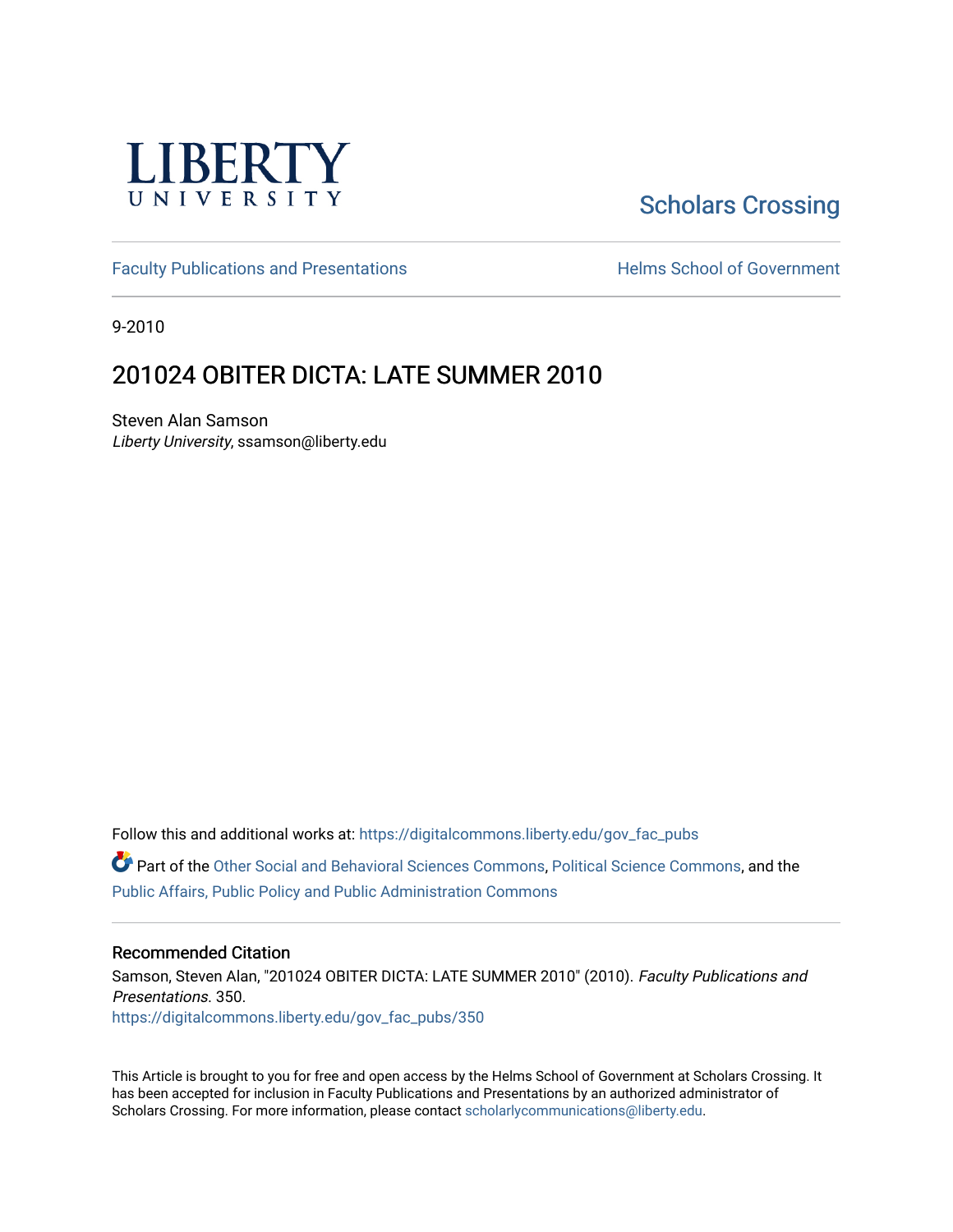## **201024 OBITER DICTA: LATE SUMMER 2010 Steven Alan Samson**

## **Tuesday, September 7**

[http://pajamasmedia.com/blog/doing-the-dojs-job-for-them-demanding-valid-voter](http://pajamasmedia.com/blog/doing-the-dojs-job-for-them-demanding-valid-voter-rolls-before-november/?singlepage=true)[rolls-before-november/?singlepage=true](http://pajamasmedia.com/blog/doing-the-dojs-job-for-them-demanding-valid-voter-rolls-before-november/?singlepage=true)

J. Christian Adams, an election law attorney who served in the Voting Rights Section of the Department of Justice before resigning last Spring, has filed notice letters with sixteen states, including Virginia and Oregon, for failure to enforce section eight of the 1993 Motor Voter law.

"During the Bush administration, the Justice Department enforced both Section 7 (the welfare office registration provisions) as well as Section 8 (the list integrity provisions). Section 7 cases were investigated and brought against multiple states, including Illinois and Arizona. Section 8 cases were investigated and brought against multiple states, like Missouri and Maine."

"The decision of the Holder DOJ to ignore the integrity provisions of Section 8 is deliberate and corrupt. In November 2009, political appointee Julie Fernandes told the entire assembled DOJ Voting Section that the Obama administration would not enforce the list maintenance provisions of Section 8. Section 8 'doesn't have anything to do with increasing minority turnout,' Fernandes said. 'We don't have any interest in enforcing that part of the law.' End of story."

"At the same time, Fernandes stressed that the DOJ would vigorously enforce the welfare agency registration provisions of Section 7."

The selective enforcement of this law is not surprising. The law's very purpose and design lends itself to such abuse. Welfare offices are major conduits of federal funds as well as the public policy ideologies and agendas set at the national level. The fact that the provision for voter registration fosters a clientele-mentality among welfare-recipients and welfare-workers, and which encourages a sense of entitlement and dependency, is something that should be too obvious to deny.

[http://www.firstthings.com/blogs/spengler/2010/09/02/flash-economists-make](http://www.firstthings.com/blogs/spengler/2010/09/02/flash-economists-make-cynical-pundits-redundant/)[cynical-pundits-redundant/](http://www.firstthings.com/blogs/spengler/2010/09/02/flash-economists-make-cynical-pundits-redundant/)

Re: the resignation of the chair of President Obama's Council of Economic Advisors in face of an unfathomable economic crisis. 'Tis the familiar refrain of an old, old song. How many spells must the CEA cast/Before the market settles down? Who knows?/The tea leaves are blowin' in the wind.

[http://pajamasmedia.com/rogerlsimon/2010/09/06/holocaust-denial-george-soros-vs](http://pajamasmedia.com/rogerlsimon/2010/09/06/holocaust-denial-george-soros-vs-the-tea-parties/?singlepage=true)[the-tea-parties/?singlepage=true](http://pajamasmedia.com/rogerlsimon/2010/09/06/holocaust-denial-george-soros-vs-the-tea-parties/?singlepage=true)

George Soros sounds like a real sweetheart. What complex might Freud have associated with such a treacherous career?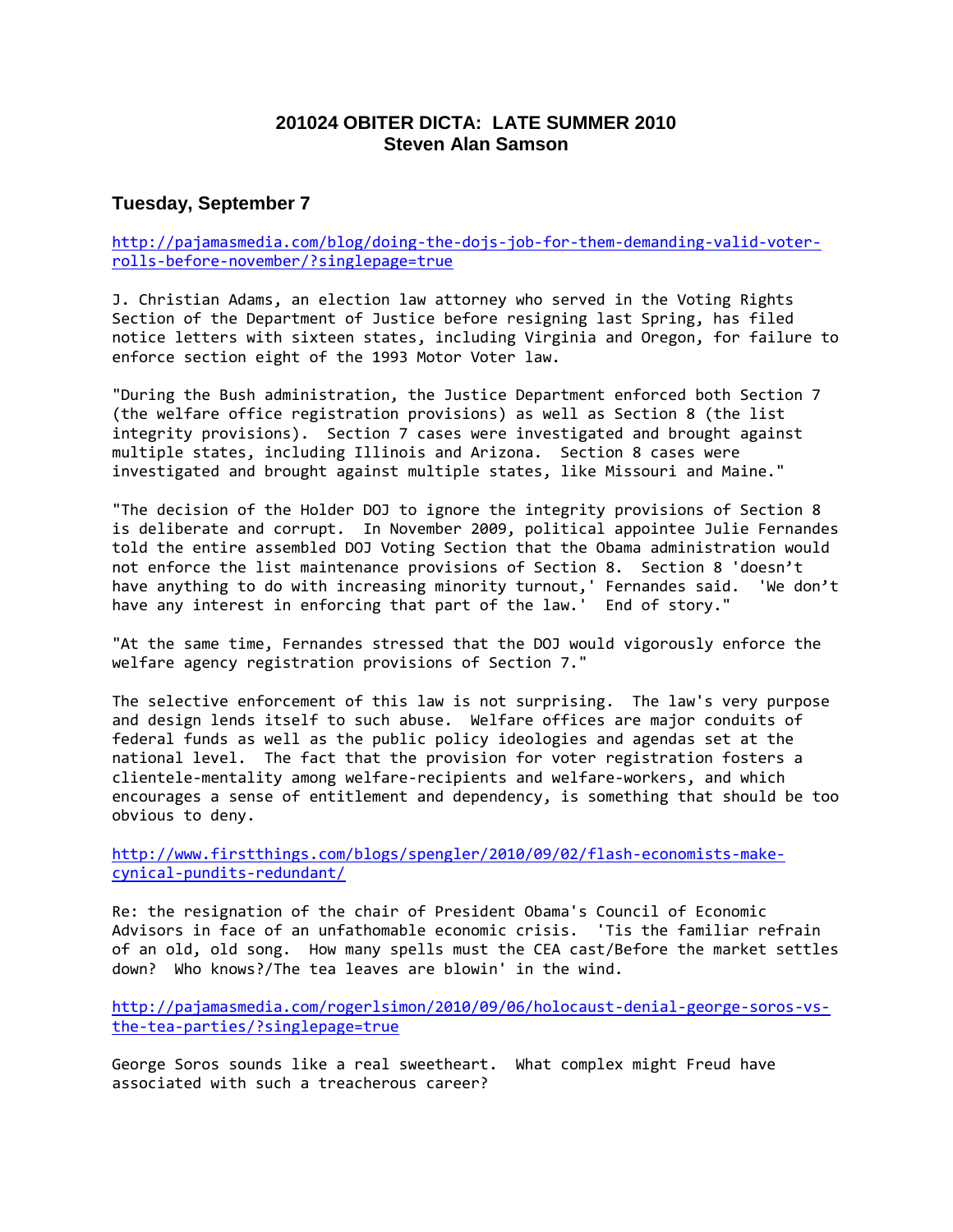<http://www.danielpipes.org/8850/americans-wake-up-to-islamism>

Daniel Pipes argues that Americans must learn to distinguish between Islamism (a radical ideology) and Islam. At the same time he admits his earlier concerns about Islamist strategic successes and cites the prediction by Richard Curtiss at a 1999 conference – following recent incidents involving Burger King and the Epcot Center – that Muslim attitudes toward Israel would militate against American support for Israel.

## **Wednesday 8**

[http://blogs.telegraph.co.uk/news/nilegardiner/100052779/even-americas-liberal](http://blogs.telegraph.co.uk/news/nilegardiner/100052779/even-americas-liberal-elites-concede-that-obamas-presidency-is-crumbling/)[elites-concede-that-obamas-presidency-is-crumbling/](http://blogs.telegraph.co.uk/news/nilegardiner/100052779/even-americas-liberal-elites-concede-that-obamas-presidency-is-crumbling/)

Nile Gardiner in London notes the growing acknowledgment that last year's unstoppable liberal steamroller is turning out to be much more short-lived than Oliver Wendell Holmes's Wonderful One-Hoss Shay.

## **Friday 10**

[http://www.associatedcontent.com/article/285123/christians\\_in\\_gaza\\_fear\\_for\\_their](http://www.associatedcontent.com/article/285123/christians_in_gaza_fear_for_their_lives.html?singlepage=true&cat=9) [\\_lives.html?singlepage=true&cat=9](http://www.associatedcontent.com/article/285123/christians_in_gaza_fear_for_their_lives.html?singlepage=true&cat=9)

We should never forget that the cycle of scapegoating has a long history. Entire libraries have been destroyed down through the centuries. Savonarola became in famous for his "bonfire of the vanities." Hitler's public bookburning took place only four months after he was made chancellor. Nathaniel Hawthorne used a public bookburning as the theme for "Earth's Holocaust." As a standard of justice, "an eye for an eye" was meant to bring some manner of proportionality into punishment. The antidote for vendettas and other such offenses may be found in Scripture: Deut. 32:35, Matt. 18:7, Rom. 12:19-21.

## **Saturday 11**

[http://townhall.com/columnists/MaryGrabar/2010/09/11/sociopathic\\_intellectuals\\_on](http://townhall.com/columnists/MaryGrabar/2010/09/11/sociopathic_intellectuals_on_911/page/full/) [\\_911/page/full/](http://townhall.com/columnists/MaryGrabar/2010/09/11/sociopathic_intellectuals_on_911/page/full/)

Mary Grabar, who for several hours was buried deep in the graves of academe before learning of the 9/11 attacks, discusses the reaction of sociopathic intellectuals and, in doing so, illustrates the thesis of Kenneth Minogue's latest book, *The Servile Mind: How Democracy Erodes the Moral Life*.

## **Sunday 12**

[http://pajamasmedia.com/blog/only-in-chicago-would-street-gangs-be-so](http://pajamasmedia.com/blog/only-in-chicago-would-street-gangs-be-so-bold/?singlepage=true)[bold/?singlepage=true](http://pajamasmedia.com/blog/only-in-chicago-would-street-gangs-be-so-bold/?singlepage=true)

Some Chicago gang leaders called a press conference and then proceeded to sound and act like politicians on the take. "That's what the gang press conference was really all about: the time-honored Chicago tradition of shaking down the taxpayers for a slice of the pie. 'A lot of this violence was started, was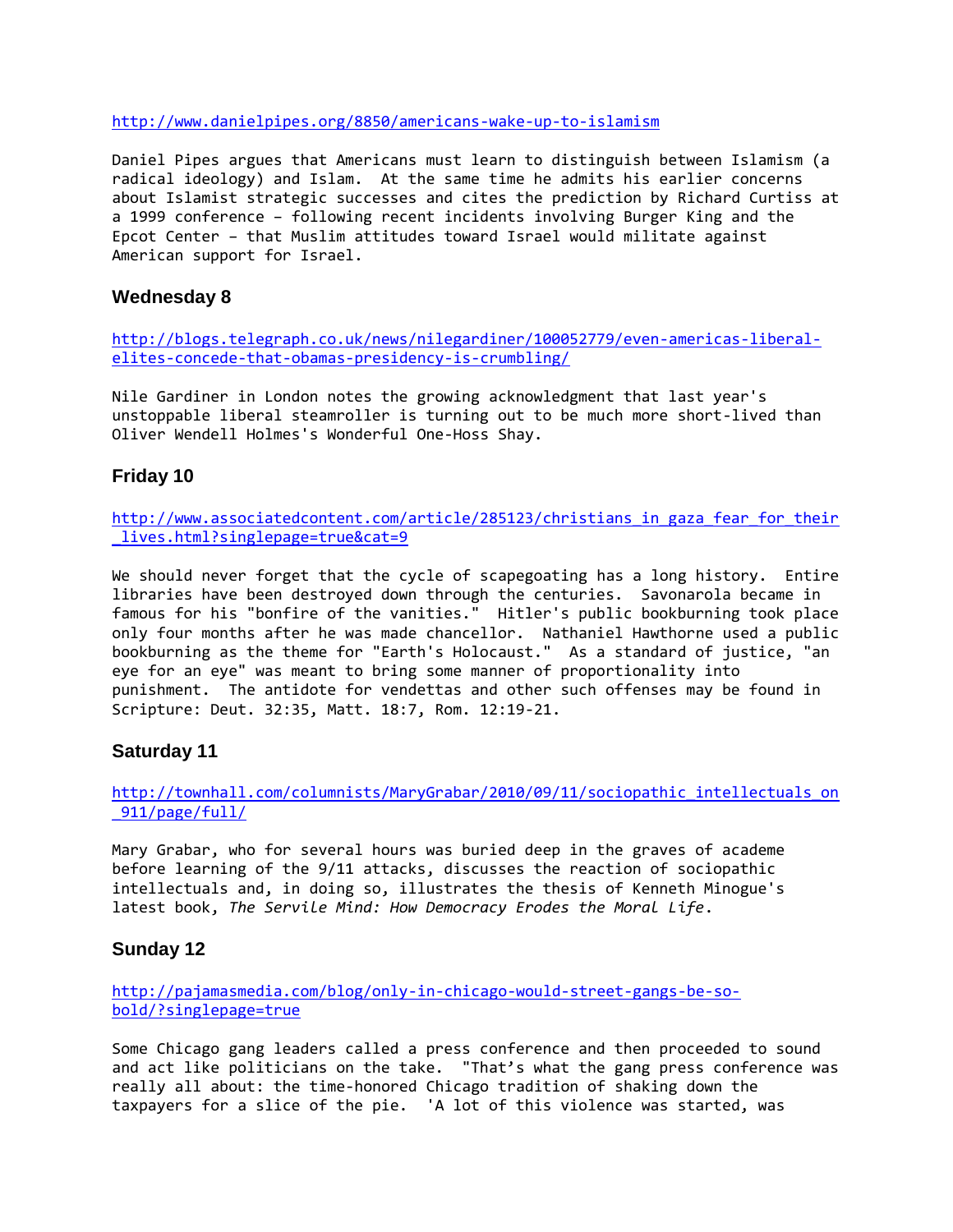birthed by patronage, corruption, and cronyism,' [self-described "minister" James] Allen told WLS reporter John Garcia, 'and us being locked out of contracts and jobs and resources in our communities.'"

[http://pajamasmedia.com/blog/has-israel-just-figured-out-how-to-make-the](http://pajamasmedia.com/blog/has-israel-just-figured-out-how-to-make-the-electric-car-worthwhile/?singlepage=true)[electric-car-worthwhile/?singlepage=true](http://pajamasmedia.com/blog/has-israel-just-figured-out-how-to-make-the-electric-car-worthwhile/?singlepage=true)

One day we may update G. K. Chesterton's classic essay, "The Free Man and the Ford Car," with a sleeker, more streamlined version: "The Free Man and the Electric Car." You can test drive a gear-less electric car with rapid acceleration in Israel and experience a new ritual called "battery swapping."

[http://www.telegraph.co.uk/comment/columnists/christopherbooker/7996747/Brussels](http://www.telegraph.co.uk/comment/columnists/christopherbooker/7996747/Brussels-has-broken-our-power-to-rule.html)[has-broken-our-power-to-rule.html](http://www.telegraph.co.uk/comment/columnists/christopherbooker/7996747/Brussels-has-broken-our-power-to-rule.html)

In the *London Telegraph*, Christopher Booker reveals that the EU has broken the power of Rule Britannia and concludes that the whole mess of banking, agriculture, and health policies may someday implode.

#### **Monday 13**

[http://pajamasmedia.com/victordavishanson/the-origins-of-barack-obamas](http://pajamasmedia.com/victordavishanson/the-origins-of-barack-obamas-petulance/?singlepage=true)[petulance/?singlepage=true](http://pajamasmedia.com/victordavishanson/the-origins-of-barack-obamas-petulance/?singlepage=true)

Victor Davis Hanson sizes up the pique of Obama, whose presidency peaked early and which now suffers from the sort of slings and arrows that strike "when prophecy fails." The president's storied rise to power appears to have been paved with a big assist from a Chicago-style machine politics in a manner that is reminiscent of the rise of "Landslide Lyndon."

"Most candidates for state office do not sue to remove their opponents from the ballot. Obama petitioned (successfully) that most of them be disqualified in 1995. It is likewise rare for the sealed divorce records of a front-running primary rival to be mysteriously leaked, prompting a veritable uncontested nomination. But after Democratic rival Blair Hull imploded from such revelations, so did Obama's general election Republican opponent Jack Ryan, who dropped out of the race after his divorce proceedings were eerily likewise exposed. Lightning does strike twice in the same place for the blessed Obama." Such lightning strikes might recall the leaking of income tax records that helped unseat a senator from New Mexico who had pressed for a congressional investigation.

"Obama had served in the Senate for about two years, when he announced his candidacy for the presidency. That too is rare, but not unprecedented; what was singular was his claim that he was a bipartisan uniter, when, in fact, he compiled the most partisan voting record among 100 senators of either party. He sponsored no major legislation; his memoirs reflected others' interest in him, not his own record of lawmaking. His themes were winning over adherents rather signature accomplishments." Peter Sellers as Chance the Gardener in Jerzy Kosinski's *Being There* had already anticipated this scenario, as did Robert Redfield in *The Candidate*.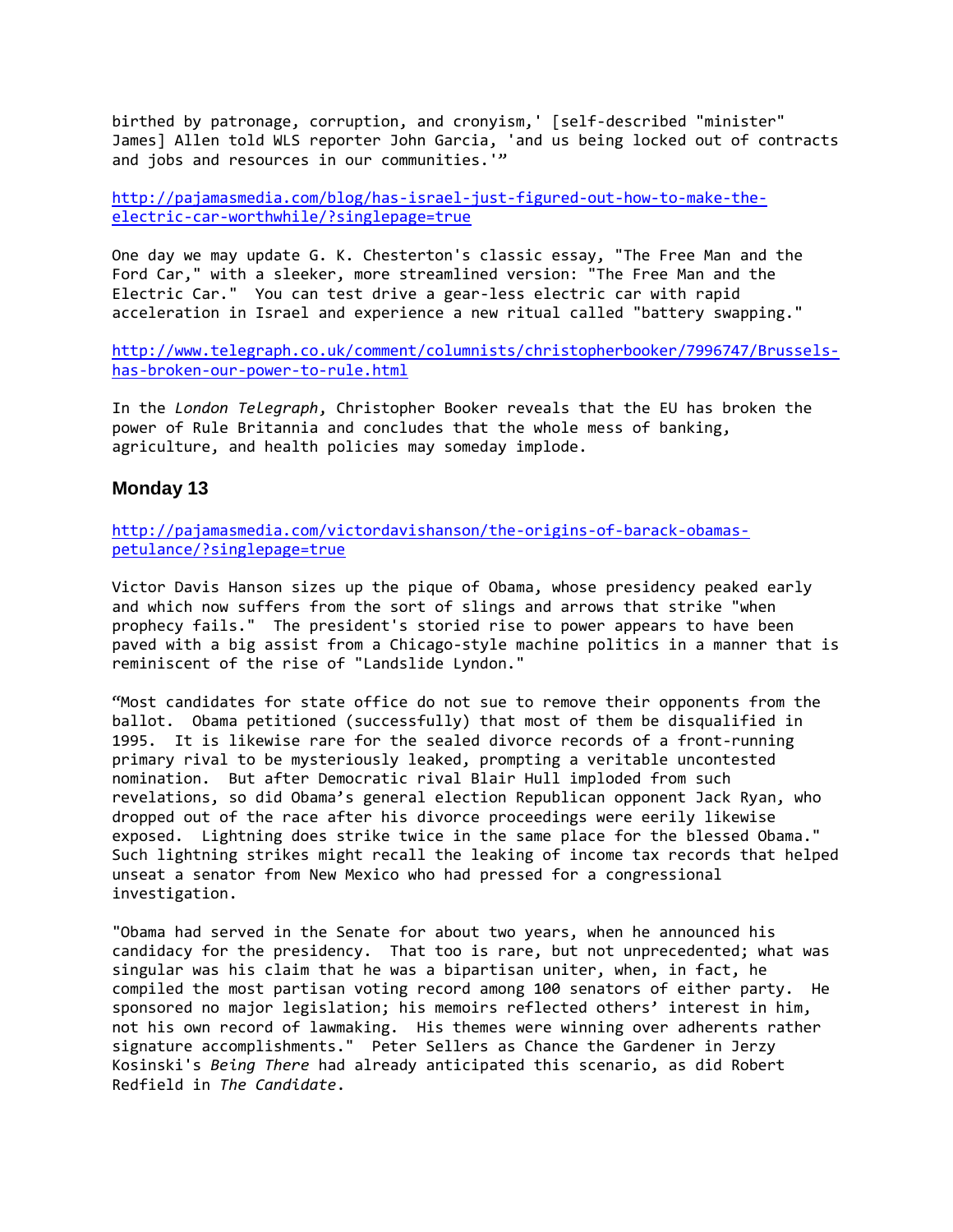"The exotic name, the mixed racial heritage, and the street cred cool, juxtaposed to the nerdy professorial sermonizing, trumped the need to author or repeal significant laws or create lasting community institutions — or to leave any footprint of achievement at either the University of Chicago, the Illinois legislature, or the U.S. Senate. Running for office or courting appointments or angling for promotions seemed divorced from worry about doing anything when such wishes were granted. Obama's tragedy is that there is nothing left he can run for, no further adulatory confirmation for just being Obama. Performance for the first time in his life is now all that counts." To fully appreciate what this means, we should consider how *The Peter Principle* applies to those who are put on "the fast track" of unmerited promotions.

"Names and images matter in America. Just as a hypothetical moderately attractive blond but empty 'Pam Hill' would not earn the high profile accorded to her double-ganger Paris Hilton of similar non-achievement, so too a Barry Dunham does not catch on in the progressive political world in the manner of a Barack Obama."

"Nobel Peace Prizes traditionally are awarded to recipients after a lifetime of activism, often after some exposure to danger, or at least a sizable body of inspirational literature. Obama simply had no such record. He is our collective Peter Sellers of *Being There*. To paraphrase the embarrassed awards committee, Obama was granted the prize more on his symbolic potential, rather than on the basis of anything he did. Like hundreds of other liberal elites, the Nobel committee seemed to draw more personal fulfillment and satisfaction for bequeathing the award than did Obama in receiving it."

[http://pajamasmedia.com/blog/dreams-from-his-father-obama-as-petulant](http://pajamasmedia.com/blog/dreams-from-his-father-obama-as-petulant-anticolonialist/?singlepage=true)[anticolonialist/?singlepage=true](http://pajamasmedia.com/blog/dreams-from-his-father-obama-as-petulant-anticolonialist/?singlepage=true)

Between them, Dinesh D'Souza and Victor Davis Hanson appear to have unearthed a Rosetta Stone for understanding this president, both as to his demeanor and his meaning. Bryan Preston, drawing on both analyses, calls him a "petulant anticolonialist." The president's return of the bust of Winston Churchill around the time he took office seemed at the time to signal the beginning of a new Anglophobe period in our foreign relations.

#### [http://www.imaginativeconservative.org/2010/09/review-of-arthur-c-brooks-who](http://www.imaginativeconservative.org/2010/09/review-of-arthur-c-brooks-who-really.html)[really.html](http://www.imaginativeconservative.org/2010/09/review-of-arthur-c-brooks-who-really.html)

Barbara Elliott reviews a book on charitable giving by Americans and shows some of the interesting patterns uncovered by the author, Arthur Brooks. Conservatives are more generous than liberals. The poor are often more generous than the well-to-do. A major variable has to do with the role of public finance.

"Whether or not people give charitably has everything to do with entitlement mentality. In a fascinating comparison, Brooks looks at the giving patterns of the poorest Americans, who are at one extreme or the other, America the Charitable and 'America the Selfish' writ large. People with the least income to spare either give the highest proportion of their income away — four to five percent — or they give almost nothing. What's the difference in these two groups? The X factor is whether they receive entitlement payments from the government. The working poor give away three times as much of their money as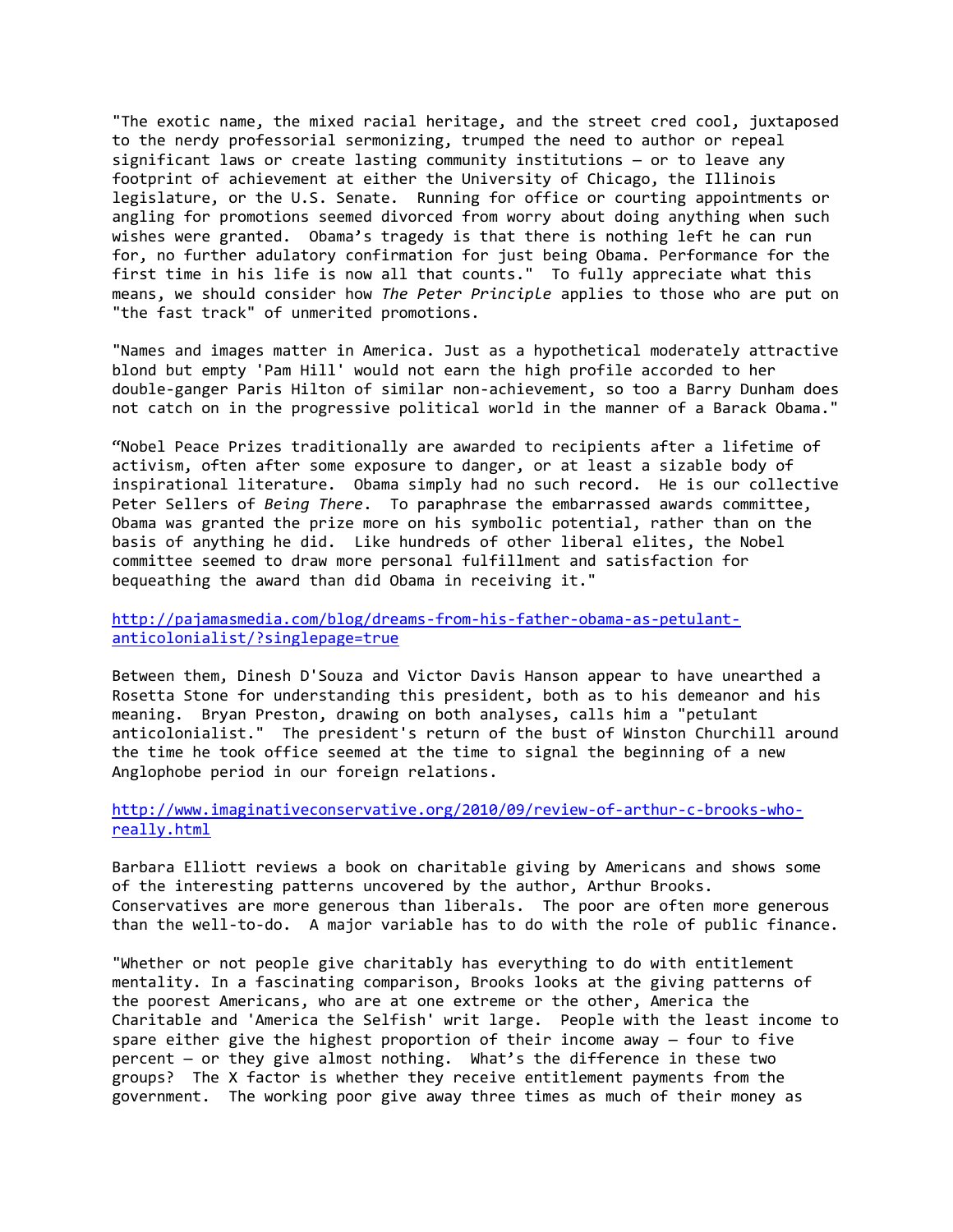people on welfare, even though they have exactly the same income. Apparently receiving entitlement payments cripples the impulse to aid others. Brooks concludes 'poverty doesn't make people uncharitable  $-$  it's the government policies for ending it.'" The entitlement mentality is one aspect of the state of dependency that weakens initiative and undercuts resolve.

## **Tuesday 14**

http://townhall.com/columnists/VirgilGoode/2010/09/13/more hate crime hypocrisy/p [age/full/](http://townhall.com/columnists/VirgilGoode/2010/09/13/more_hate_crime_hypocrisy/page/full/)

My former congressman, Virgil Goode, blows the whistle on hate crime statistics and how they are skewed to implicate "whites" generally and point the finger of blame against conservative "racists."

"When most people think of hate crimes, they think of a Klansman or a skinhead beating up a minority. Yet in Los Angeles County, 78% of Hispanic on black and 52% of black on Hispanic hate crimes are considered 'gang related.'"

"I doubt that the Crips are tuned in to Rush Limbaugh on their car radio while they commit a drive-by shooting against MS-13. What about the Hispanic on white and Hispanic on black hate crimes? The federal government does not report them! While the FBI's hate crime reporting sheet includes Hispanics as a victim group, they do not include Hispanics as offenders, and categorize virtually all of them as white. In Los Angeles, where local police count Latinos as perpetrators, they make up 69% of all anti-black hate crimes. These are counted as white on black hate crimes by the FBI."

"Thus, if the MS-13 retaliated against the Crips and yelled a racial slur in the process, this would be reported as a white on black hate crime. Sure enough, the same people who blame attacks by blacks against Hispanics on opposition to illegal immigration are blaming the supposed rash of 'hate crimes' against blacks on criticism of Obama."

The Right is always the fall guy for *bien pensant* liberals. As James Piereson observed in *Camelot and the Cultural Revolution*, Hillary's "vast rightwing conspiracy" was immediately blamed for the Kennedy assassination. The Left never really acknowledged, even grudgingly, that Lee Harvey Oswald was motivated by Communist ideas.

## **Wednesday 15**

#### [http://www.americanthinker.com/2010/09/the\\_gospel\\_of\\_obama.html](http://www.americanthinker.com/2010/09/the_gospel_of_obama.html)

Robin of Berkeley recounts her guilt-ridden childhood that led her into political liberalism and her profession as a psychotherapist. And she alludes to her more recent conversion from the politics of guilt and pity into a life of faith and faithfulness.

[http://www.americanthinker.com/blog/2010/09/jonah\\_goldberg\\_on\\_last\\_nights.html](http://www.americanthinker.com/blog/2010/09/jonah_goldberg_on_last_nights.html)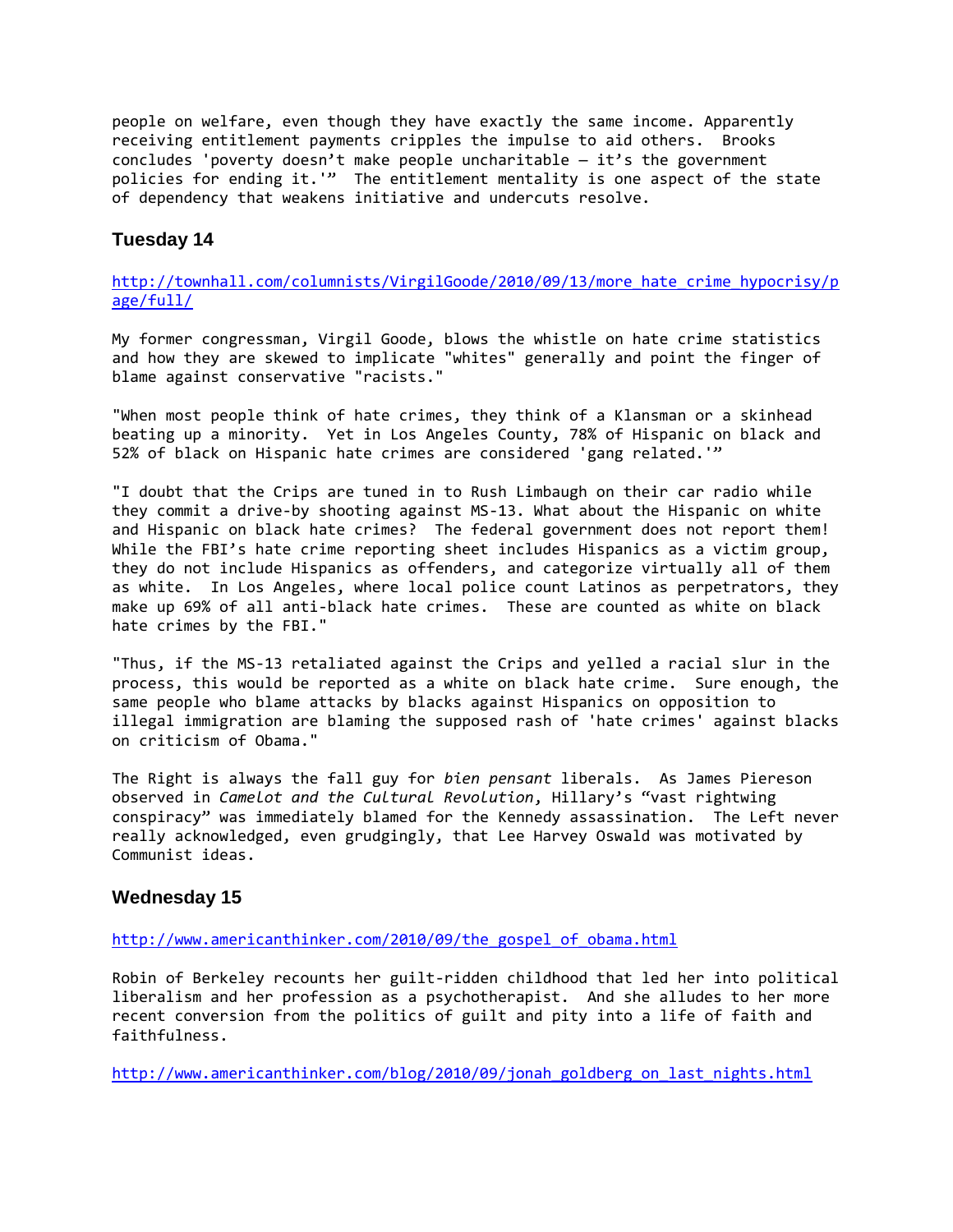Clarice Feldman singles out a telling passage from Jonah Goldberg's analysis of yesterday's primaries and the positive role played by the Tea Party movement.

## **Thursday 16**

[http://pajamasmedia.com/rogerkimball/2010/09/15/some-thoughts-on-the](http://pajamasmedia.com/rogerkimball/2010/09/15/some-thoughts-on-the-conventional-wisdom-department-of-psephological-prognostication/?singlepage=true)[conventional-wisdom-department-of-psephological-prognostication/?singlepage=true](http://pajamasmedia.com/rogerkimball/2010/09/15/some-thoughts-on-the-conventional-wisdom-department-of-psephological-prognostication/?singlepage=true)

Karl Rove was correct about candidate Obama being harder to defeat and more dangerous. But Hillary Clinton is the most popular Democrat right now. Given what Carla Bruni says about Michelle Obama's unhappiness in the White House, are Republicans prepared for the possibility of a switch at the top of the Democratic ticket in 2012? Hillary Clinton could energize the Democratic base like no one else right now.

## **Friday 17**

[http://www.seattleweekly.com/2010-09-15/news/on-the-advice-of-the-fbi-cartoonist](http://www.seattleweekly.com/2010-09-15/news/on-the-advice-of-the-fbi-cartoonist-molly-norris-disappears-from-view/)[molly-norris-disappears-from-view/](http://www.seattleweekly.com/2010-09-15/news/on-the-advice-of-the-fbi-cartoonist-molly-norris-disappears-from-view/)

Something akin to the witness protection program is being put to a novel use. Now that we have our own cartoon controversy the American people are being outfitted for dhimmitude. Along with a new identity, are the authorities prepared to slap a burqa on this Seattle cartoonist?

The RICO law was used in the 1980s against Christian anti-abortion protests and many protestors unjustly lost their property and their livelihood as a result of arrests and lawsuits. And yet we tolerate corrosive and violent Islamist rites and practices. Why not outlaw radical mosques and cut off their sources of funding? The American people need to be reminded that America is at war. It is increasingly a civil war and is becoming less civil daily.

More than half a century ago, Justice William O. Douglas wrote the following in *An Almanac of Liberty*: "a 'religious' rite which violates standards of Christian ethics and morality is not in the true sense, in the constitutional sense, included within 'religion,' the 'free exercise' of which is guaranteed by the Bill of Right." When will we start to restore the integrity of our Constitution? It is time to renew the historian George Bancroft's *Plea for the Constitution* which, as he noted in 1886, had been *Wounded in the House of Its Guardians*.

[http://pajamasmedia.com/blog/my-pet-marxist-and-the-democrats-perfect-new](http://pajamasmedia.com/blog/my-pet-marxist-and-the-democrats-perfect-new-logo/?print=1)[logo/?print=1](http://pajamasmedia.com/blog/my-pet-marxist-and-the-democrats-perfect-new-logo/?print=1)

Silly season is off to a barking (as in barking mad) start. The bit about Harry Reid's new pet is LOL.

[http://www.americanthinker.com/2010/09/do\\_the\\_30\\_year\\_math\\_the\\_consul.html](http://www.americanthinker.com/2010/09/do_the_30_year_math_the_consul.html)

C. Edmund Wright does the math for the last 30 years of elections. His thesis: Voters embrace conservatism when it is fully embraced and honestly offered by Republicans.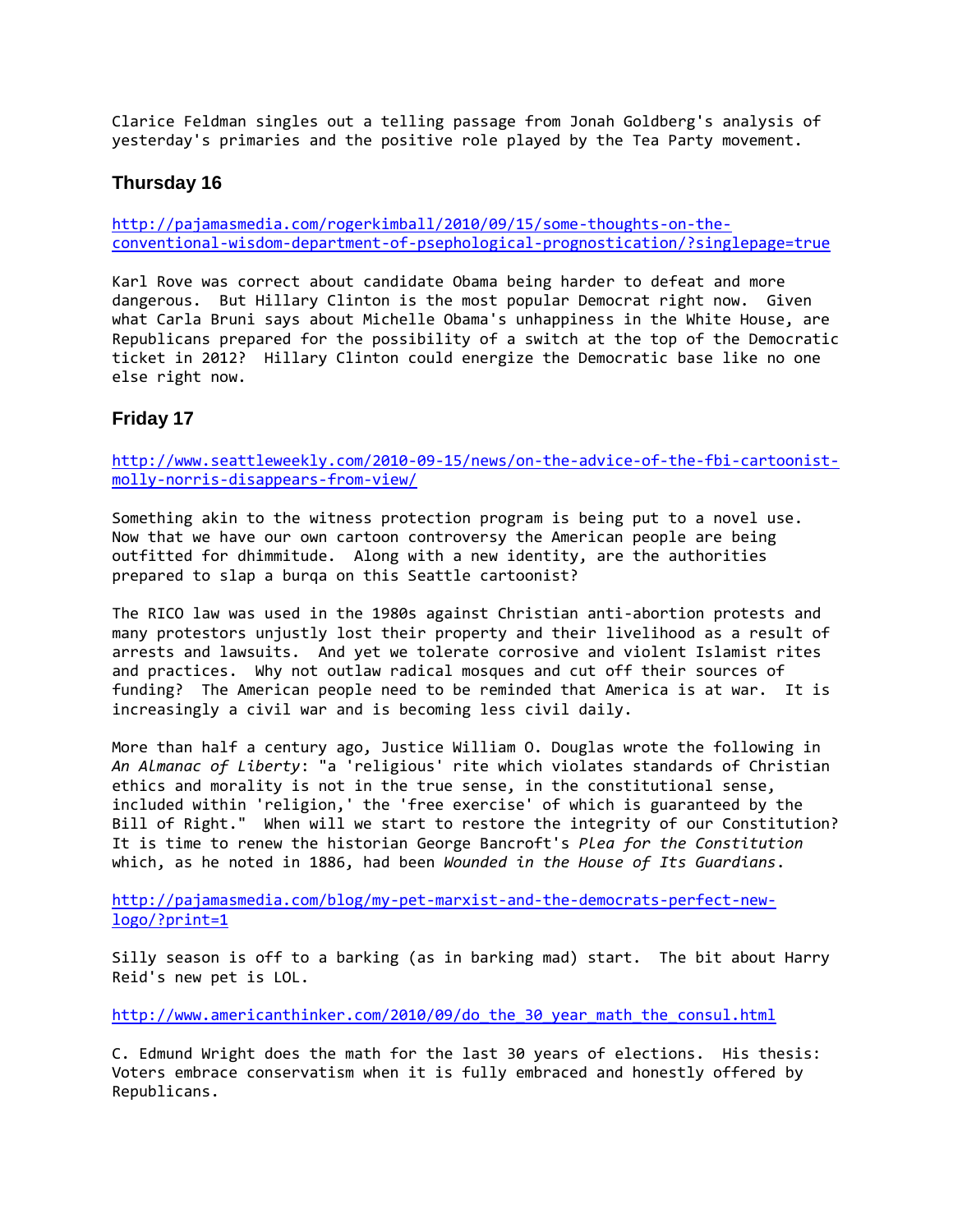#### <http://www.foxnews.com/story/0,2933,311946,00.html>

The transcript of Senate nominee Christine O'Donnell on Bill O'Reilly's show in 2007 contains this juicy revelation: "O'DONNELL: They are — they are doing that here in the United States. American scientific companies are cross-breeding humans and animals and coming up with mice with fully functioning human brains. So they're already into this experiment."

This bit of inanity may be juxtaposed with the following excerpt from William Buckley's account of a discussion that led *National Review* to read Robert Welch and the John Birch Society out of the conservative movement:

"'How would you define the Birch fallacy?' Jay Hall asked.

"'The fallacy,' I said, 'is the assumption that you can infer subjective intention from objective consequence: we lost China to the Communists, therefore the President of the United States and the Secretary of State wished China to go to the Communists.'

"'I like that,' Goldwater said.

"What would Russell Kirk do? He was straightforward. 'Me? I'll just say, if anybody gets around to asking me, that the guy is loony and should be put away.'

"'Put away in Alaska?' I asked, mock-seriously. The wisecrack traced to Robert Welch's expressed conviction, a year or so earlier, that the state of Alaska was being prepared to house anyone who doubted his doctrine that fluoridated water was a Communist-backed plot to weaken the minds of the American public."

[http://www.commentarymagazine.com/viewarticle.cfm/goldwater%E2%80%94the-john](http://www.commentarymagazine.com/viewarticle.cfm/goldwater%E2%80%94the-john-birch-society%E2%80%94and-me-11248)[birch-society%E2%80%94and-me-11248](http://www.commentarymagazine.com/viewarticle.cfm/goldwater%E2%80%94the-john-birch-society%E2%80%94and-me-11248)

It must be the water. . . .

http://www.stratfor.com/weekly/20100916 tea party and insurgency politics

Robert W. Perry provides an in-depth analysis of the Perot phenomenon, the populist backlash that roiled two electoral cycles during the 1990s, and compares it with the Tea Party movement today.

## **Saturday 18**

[http://pajamasmedia.com/blog/do-liberal-novelists-always-write-liberal](http://pajamasmedia.com/blog/do-liberal-novelists-always-write-liberal-novels/?singlepage=true)[novels/?singlepage=true](http://pajamasmedia.com/blog/do-liberal-novelists-always-write-liberal-novels/?singlepage=true)

Brendan Bernhard reviews Zoe Heller's novel, *The Believers*, as a satirical treatment of a family of liberal true believers. Heller, who previously wrote *Notes on a Scandal*, belongs to a family of writers who come from that same milieu. Bernhard regrets that *The Believers* escaped the notice of conservative reviewers when it was first published but he concludes with the following consolation: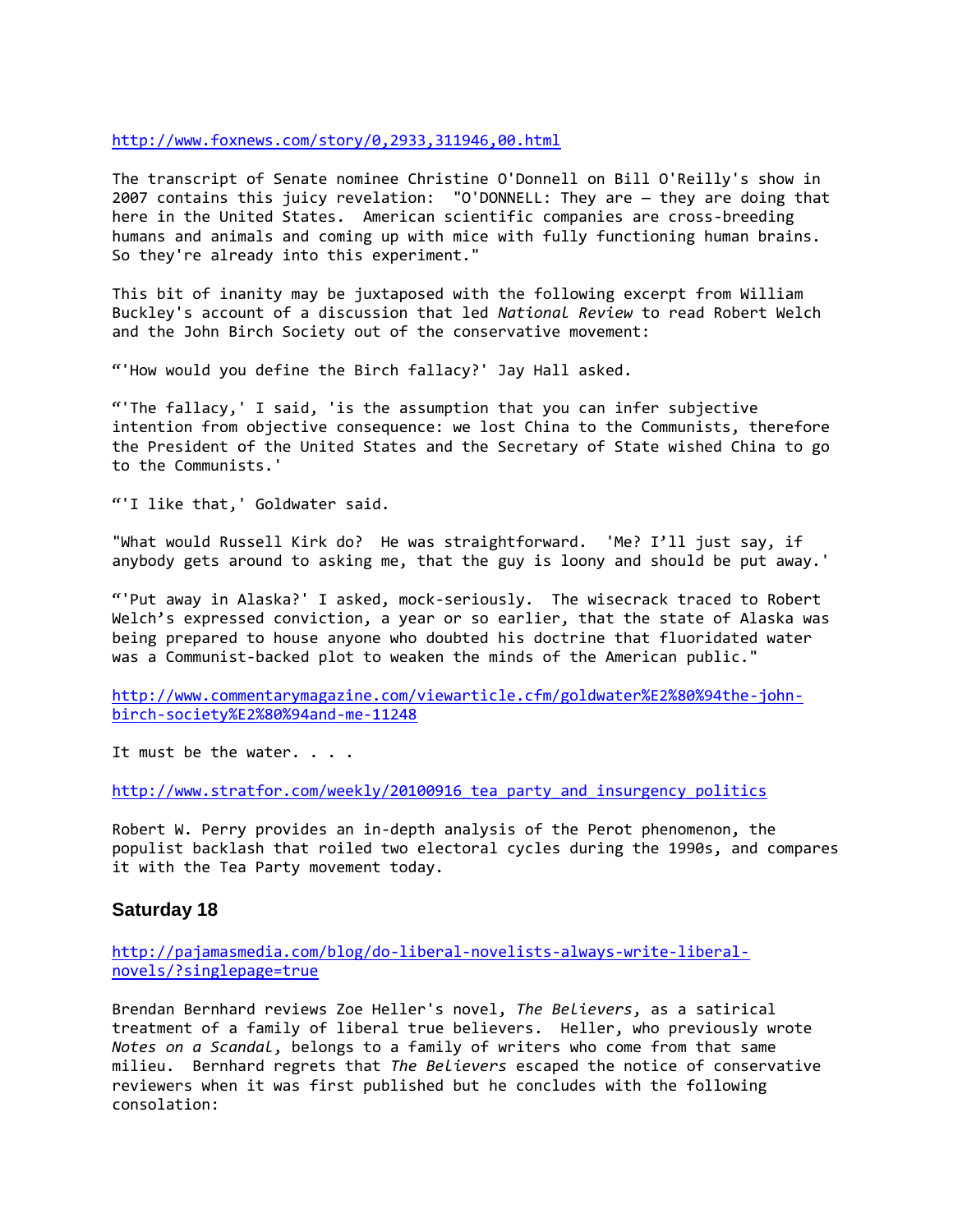"One could argue there's an upside to conservative publications ignoring novels like *The Believers*. So long as conservatives don't start trumpeting the fact that left-wing novelists sometimes produce work that is a lot less left-wing than they think it is, said novelists will feel safe to produce more of them. Unlike film, TV, painting, drama, dance, music, opera, etc., the novel is the most private and secretive of art forms. Most readers of the literary fiction produced by liberals are themselves liberals or tending that way, as are the professors who assign and teach the books to students, along with the preponderance of agents, publishers, and reviewers who oversee and control the entire process. In effect, what you have is an almost closed circle.

"Think of it as a kind of "JournoList" in which liberals let their hair down, but instead of plotting how to get their nemeses out of office, frequently critique and question themselves and the culture they have helped create. It's more dangerous to do that in a movie or on TV — too many people see that stuff. But literary fiction? Low readership, majority female, and mostly left-wing or leftof-center. The risk of exposure is slight. In an age of increasingly totalitarian technology, the novel is one of the last redoubts of privacy, introspection, and the three-dimensional view. Conservatives shouldn't give up on it without a fight, but perhaps they should be sly about how they approach it as well."

[http://www.americanthinker.com/2010/09/rules\\_for\\_republicans.html](http://www.americanthinker.com/2010/09/rules_for_republicans.html)

Paul Jacobson advocates turning the tables on the radical Leftists who have replaced the liberals in the ruling establishment. His "Rules for Republicans" turn Saul Alinsky's *Rules for Radicals* against them, but this time in the service of truth and our constitutional liberties.

[http://www.mcnaughtonart.com/artwork/view\\_zoom/?artpiece\\_id=379#](http://www.mcnaughtonart.com/artwork/view_zoom/?artpiece_id=379)

For Constitution Day (yesterday), this painting of the Forgotten Man and our 44 presidents raises the issue of our drift from the Constitution of Limitations to a Constitution of Powers. The painter has captions on each of the presidents. I wish he had said something more and something positive about Grover Cleveland, but I find the painter's assessments to be shrewd for the most part.

<http://frontpagemag.com/2010/09/17/leftist-professors-and-double-standards/print/>

Dr. Fred Gottheil, a University of Illinois economist, recently conducted a survey of academics who had signed a petition attacking Israel.

Jamie Glazov: "I would like to discuss with you today a recent experiment you did — The Statement of Concern — which exposed the hypocrisy of leftist academics who pretend they care about women's rights and the rights of gays and lesbians.

"Tell us about the Statement of Concern, what motivated you to do it and what its results have been.

Gottheil: My "Statement of Concern" came about more by accident than by design. I was searching for someone or some subject on Google.com — can't remember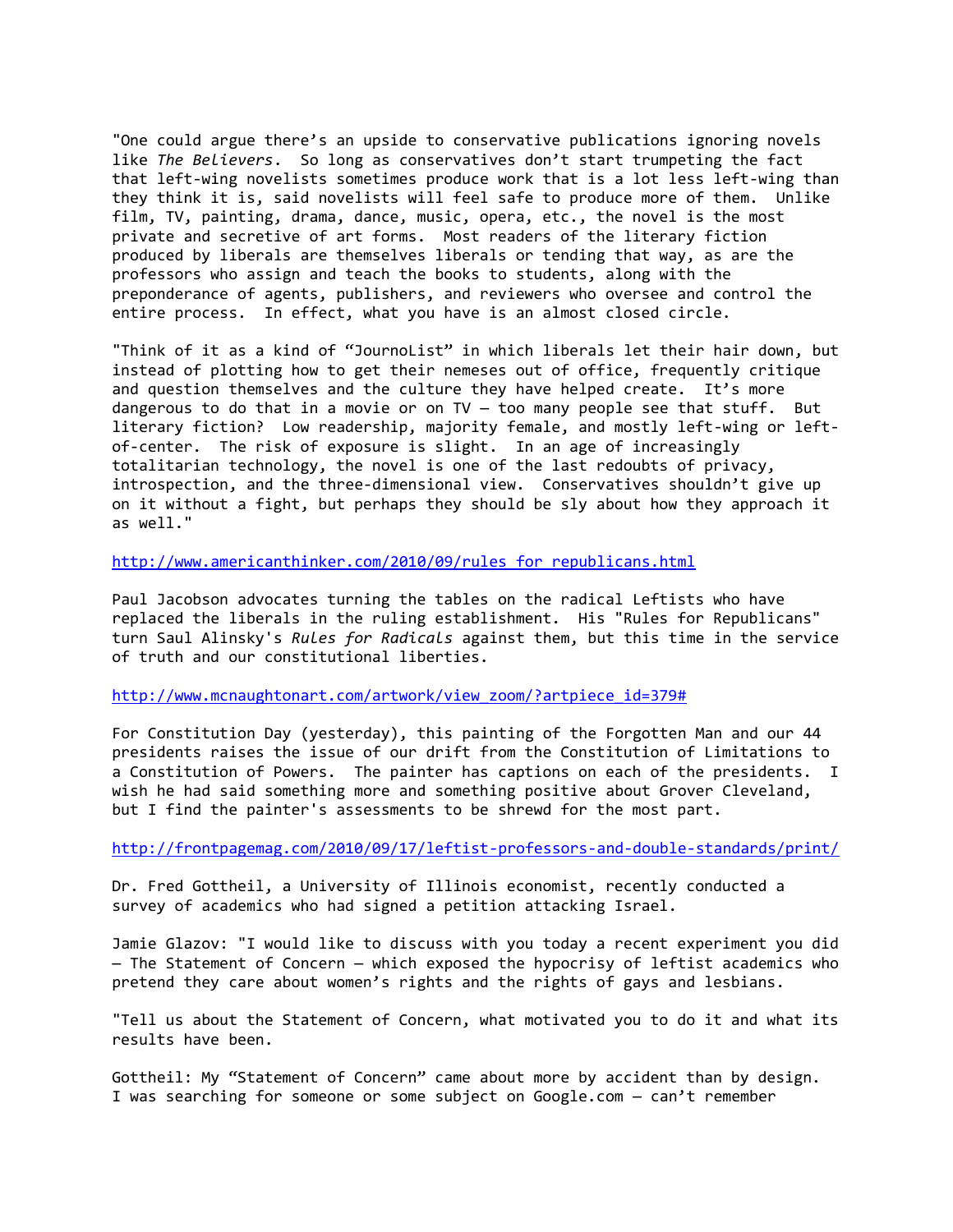exactly — when I chanced upon multiple listings of Professor David Lloyd's anti-Israel petition. That was in early January, 2009, just after the Gaza war. Lloyd's petition, addressed to incoming President Obama, asked for a US abandonment of Israel. His four-page argument read as if it were written by Ahmadinejad himself. Of course, that wasn't really interesting, considering the source. But it was the lead-in heading on so many of these petition-carrying sites that drew my attention. It read something like "900 Academics Sign Petition Against Israel …" I became more curious about who these 900 academics were than about the substance of the petition and found myself going carefully through the list of those 900. Did I recognize any? Indeed I did. Six were on faculty at the University of Illinois and one actually affiliated with its Jewish Studies Program! A few more were 'the usual suspects' types but I couldn't help but wonder who the others were and why they would sign onto such a distorted account of Israel.

"I began searching through their web sites, making note of the signers' research interests and department affiliations. That's when I discovered that many were faculty in women and gender studies departments. The thought occurred to me: Would these same 900 sign onto a statement expressing concern about human rights violations in the Muslim Middle East, such as honor killing, wife-beating, female genital mutilation, and violence against gays and lesbians? I felt it was worth a try. My 'Statement of Concern' became a four-page document providing evidence of these human rights violations and identifying leading authorities – mainly Muslim clerics and professors – who condoned these anti-women and anti-gay practices. By late spring, I had the email addresses of 675 who signed Lloyd's petition and sent them my 'Statement of Concern,' requesting their support. The results were surprising even though I thought the responses would be few. They were almost non-existent."

#### **Sunday 19**

## [http://townhall.com/columnists/KenConnor/2010/09/19/muslims\\_behaving\\_badly/page/f](http://townhall.com/columnists/KenConnor/2010/09/19/muslims_behaving_badly/page/full/)  $u11/$

Ken Connor comments on our most recent religious double standard. Mark Mitchell provides some essential historical context in this regard:

"The American Constitutional order is one historically rooted in the Christian faith but separated from any established national church. In that sense, the American Constitutional order is secular in form but an outgrowth of a culture permeated by assumptions about human nature and moral truths born of Christianity. As a result, we enjoy a political sphere that can be influenced by the religious sphere while at the same time citizens are free to worship as they please and the state has no say over the content of religious beliefs."

But religious freedom does not extend to everything a person might do in the name of religion. This is the context of William O. Douglas's saying that "a 'religious' rite which violates standards of Christian ethics and morality is not in the true sense, in the constitutional sense, included within 'religion,' the 'free exercise' of which is guaranteed by the Bill of Right." The Supreme Court itself drew upon Francis Lieber's *Manual of Political Ethics* in the Reynolds case